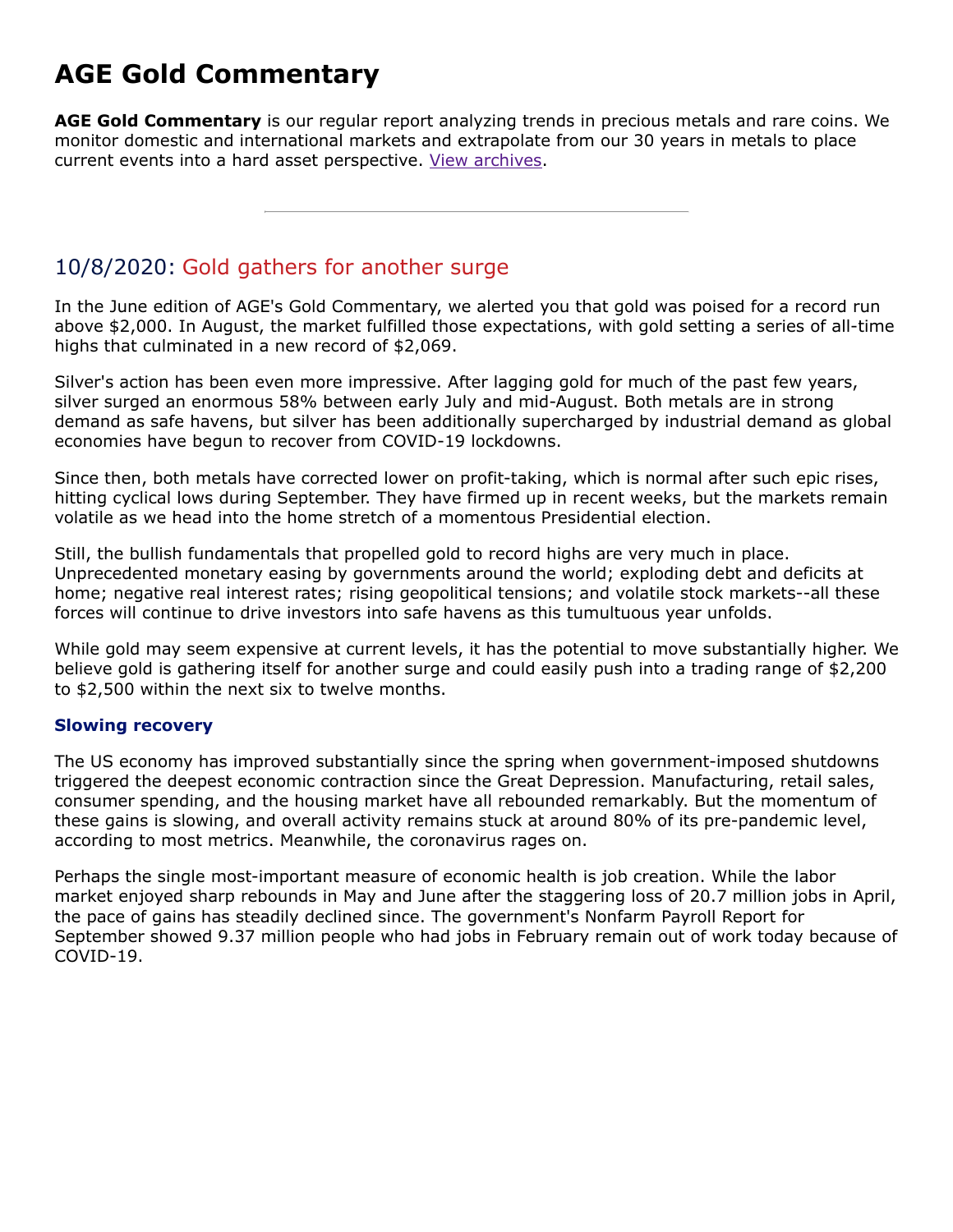

And the layoffs keep coming. Disney is cutting 28,000 jobs. Allstate, the nation's fourth largest insurer, is reducing its workforce by 8%. Royal Dutch Shell is laying off 9,000 workers. United Airlines and American Airlines have both said they will furlough or eliminate a total of 31,000 employees if they do not receive another government bailout, and soon. The Regal movie theater chain just announced they are shutting down all their 536 locations and furloughing roughly 40,000 employees. Many of these are likely to be permanent job losses, all announced in just the past two weeks.

And small businesses are suffering even more. According to Yelp, permanent business closures have surged from about 40,000 in March to almost 70,000 today.

## **Monstrous debts and deficits**

Congress has flooded the economy with \$4 trillion in aid, but it has not been enough, and consumers are starting to feel the pinch. Once Federal unemployment support of \$600 per week ended in July, personal income dropped 2.7% in August. Meanwhile, savings has turned sharply negative, indicating consumers are supplementing lower incomes by dipping into savings. With consumer spending accounting for roughly 70% of GDP, this trend is unsustainable for economic growth.

It will probably take years for the economy to recover fully from COVID-19, just like it did after the financial crisis of 2009. Now as then, the debt and deficits we incur to mitigate the damage will take even longer to be overcome. Large deficits typically create headwinds for GDP growth and can undermine investor confidence in the US. This kind of change in sentiment is ultimately reflected in the value of the dollar, and that is bullish for gold in the longer term.

Let's look at the charts.

## **US Dollar Index**

As you can see in the US Dollar index chart below, the dollar plummeted and then rebounded in March as COVID surged and the economy went into lockdown. We saw a similar knee-jerk low and then high in the dollar in 2009, as the global financial crisis unfolded.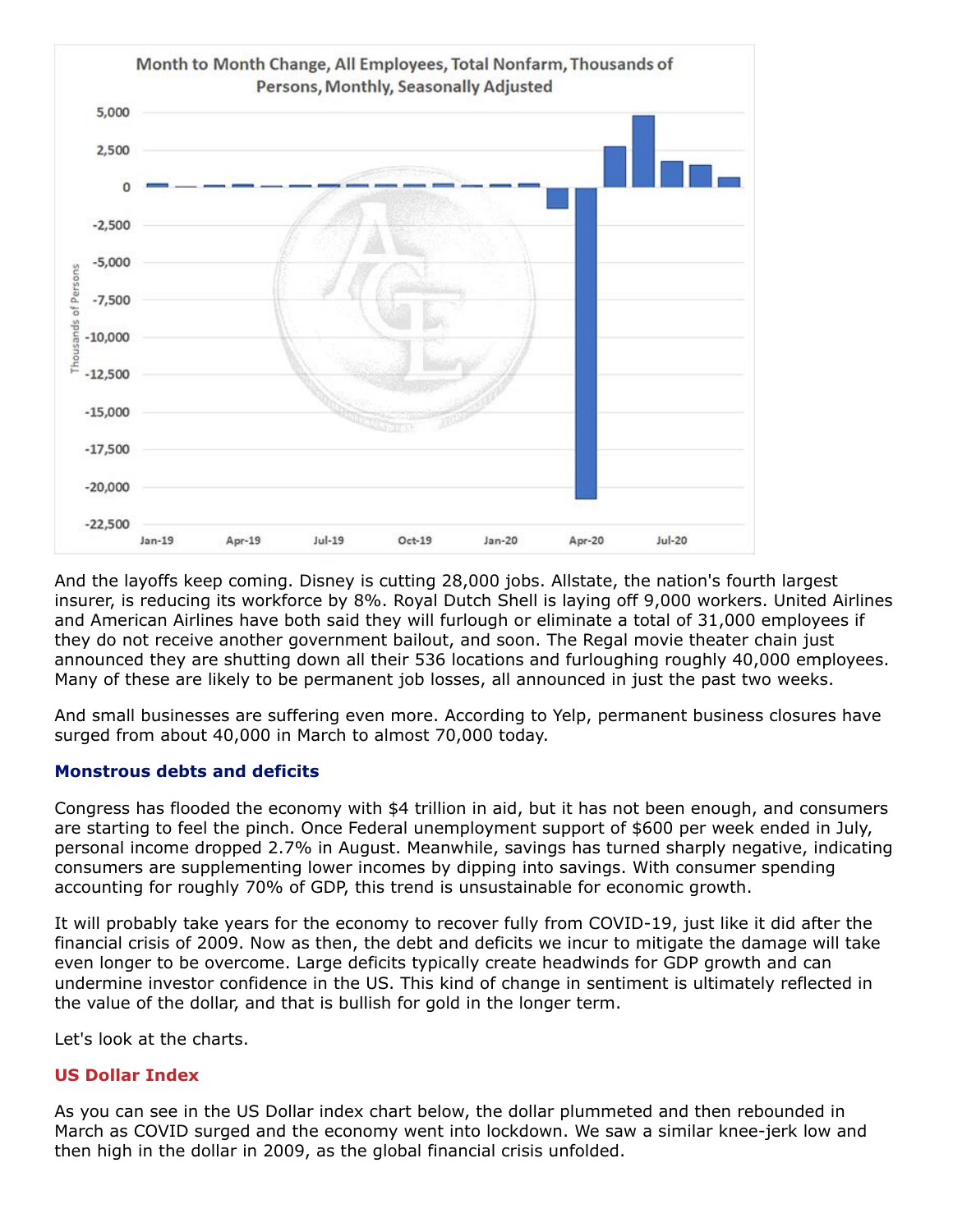The initial reaction following a sudden shock is to sell everything, creating an initial downdraft in most markets. Afterwards, value buyers can bid the markets back up. But more importantly, money from weaker economies can pour into the US seeking safety. When foreign investors seek haven, primarily in US government bonds, they must first buy dollars. This transactional demand is what created the rebound spike in the dollar in 2009 and again in 2020.



After the March spike up to 103.61, the dollar corrected lower as the economic damage caused by shutdowns in April and May steadily increased, undermining our economic fundamentals. We anticipated back in May that the US economy would likely underperform for a while, which was why we said in our mid-May Gold Commentary that the dollar would weaken. Indeed, the dollar plummeted--from just over 100 in mid-May down to the bottom of the chart at 92.14 in September.

The buck's recent rebound to as high as 94.68 reflects another wave of foreign investment as the pandemic re-emerged in Europe in September. But the bounce has been relatively short-lived, as COVID-19 has started resurging here, too. The dollar has declined from its short-term high of 94.68, which coincides with the upside resistance red and green line on the chart. The most recent dollar weakness buoyed the gold price back above \$1,900 over the last two weeks.

Technically, the dollar will encounter upside resistance at just under 95, at the major green and red support/resistance line, and enjoy major support at 92, where it found support in early September. If the dollar breaks below 92, it should find technical support at 88.50. A break below 88.50 could take it substantially lower. It all depends on the relative strength or weakness of the US economy going forward.

## **Gold**

The gold market has been turbocharged by dollar weakness since early July. As the dollar fell precipitously from just over 97 in early July to under 93 in early August, gold surged from just under \$1,800 to its new all-time high of \$2,069 in early August, as you can see on the chart below.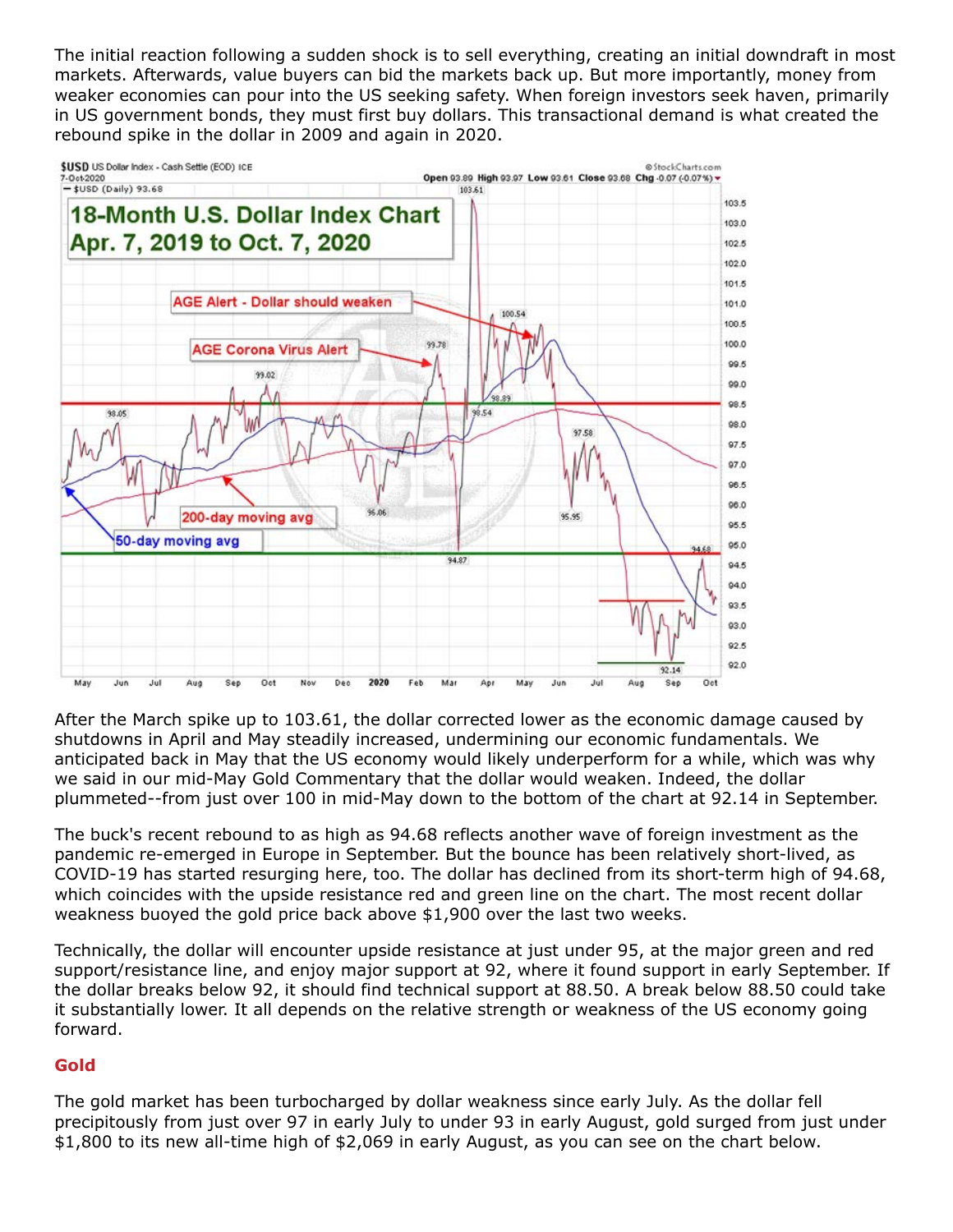

Profit-taking then pressured gold into a lower trading range of \$1,925 to \$1,980, where it held until mid-September, when the dollar's rebound pushed it below its 50-day moving average. This move under the 50-day moving average increased the technical selling pressure on gold, pushing it from \$1,940 to as low as \$1,866. Once again, though, the dollar weakened, and gold rebounded over \$1,900.

In the short-term, gold remains in a downtrend, as indicated by the parallel blue lines on the chart, holding in a range from \$1,870 to \$1,925. A move above \$1,925 will meet resistance at \$1,950, the 50-day moving average. A push past \$1,950 will mean the current correction is ending. If gold falls below support at \$1,870, the next level of major support is \$1,820.

It bears repeating that the three primary drivers of higher gold in today's market are negative real interest rates, surging US debt and deficits, and weakness in the dollar. All three have room to drive gold substantially higher in coming months and years.

While nominal interest rates are theoretically already almost as low as they can go, real interest rates (that is, adjusted for inflation) could fall further into the negative, especially if the overvalued stock markets falter and bonds rally hard again. Negative real rates are bullish for gold because they remove the opportunity cost for holding the metal instead of bonds.

Our national debt will certainly continue to climb at an abnormally high rate, accelerated whenever the next stimulus bill is passed by Congress. Fed Chair Powell warned this week that the US faces a weak recovery without sufficient government aid and that too much stimulus would not be a problem. That means cheaper money is coming.

And the dollar is therefore precarious. Deeper easing by the Fed would further debase the currency, potentially driving investors elsewhere. More fiscal stimulus could have the same effect. At certain point, the ever-expanding debt could raise questions about the government's ability to meet its obligations--and by extension, the dollar's fitness to be the global reserve currency.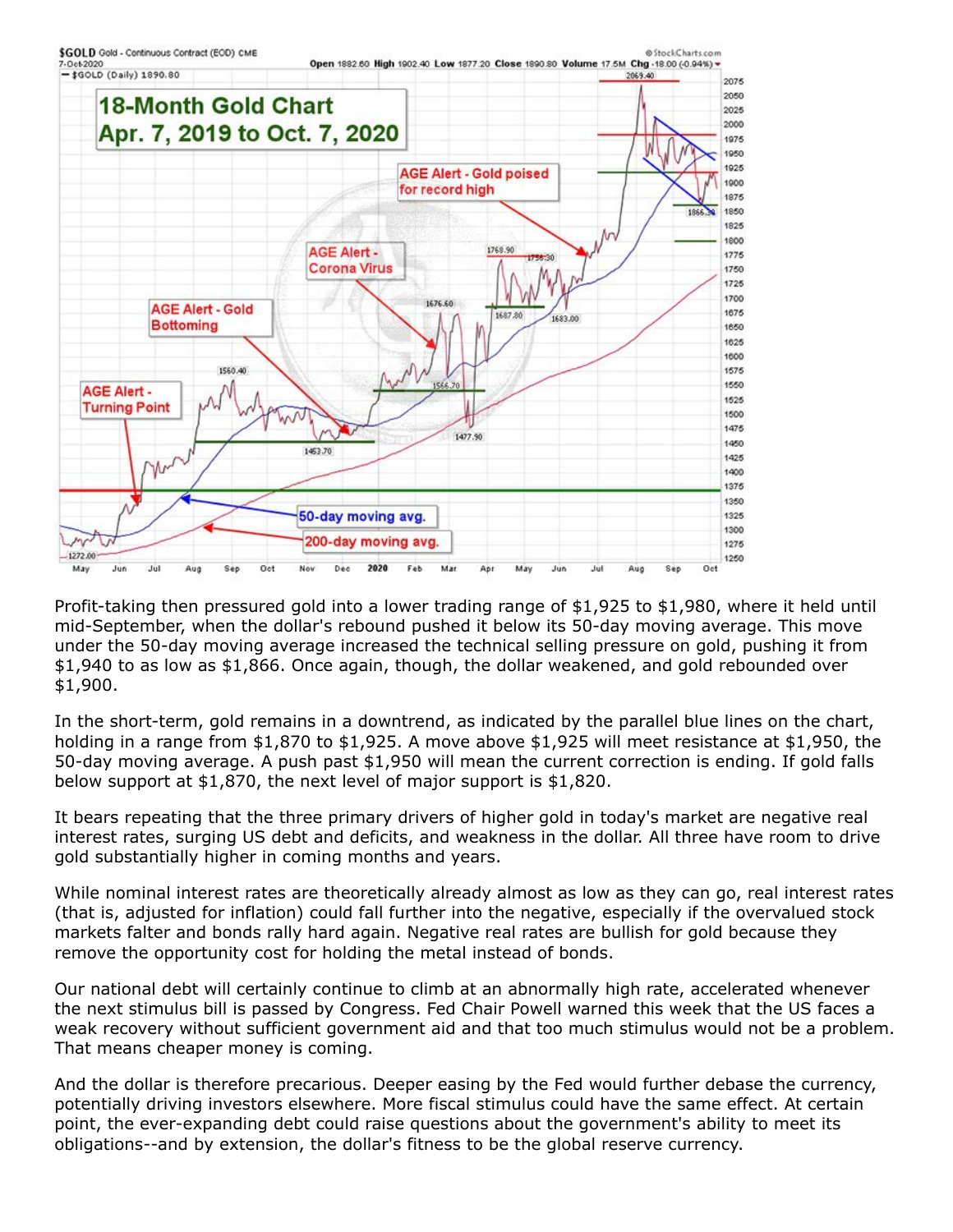Add in trade tensions with China, tumultuous domestic politics, and the uncertain course of the pandemic itself, and gold has seldom been in a better position to fulfill its traditional role as currency of last resort.

#### **Silver**

After lagging gold in price appreciation from the summer of 2019 until July 2020, silver played catch up with a vengeance this summer. The metal gained an astonishing 58% in July, surging from \$18.50 an ounce to as high as \$29.26 an ounce in six weeks before hitting price resistance.

Since that peak, price action has been choppy and volatile as silver oscillated between \$26 and 28.50 an ounce. As many of you know, silver is more volatile than gold, and tends to make bigger percentage moves. Silver has clearly lived up to this reputation over the last several months.



When any market moves so far so fast, it is bound to encounter pressure from speculative profittaking. So, when silver stalled in mid-September at \$28.65, selling pressure ramped up, driving it sharply down to \$23 before support was found. This profit-taking coincided with dollar's rebound. Since then silver has settled into tighter trading range of \$23 to \$24.50, largely tracking with gold's inverse relationship to the dollar.

When both gold and silver make big moves higher, they tend to take two steps forward and one step back. Silver's recent pullback to just above \$23 is a clear example.

In the short term, if silver can breach resistance at \$24.50, it will find upside resistance at \$26. Support is at \$23, and below that, at \$21. Given the market fundamentals we've been discussing, a sharp break lower is unlikely. We would view silver under \$23 as a major buying opportunity.

#### **Modern Bullion**

We are happy to report that, after the most extreme supply squeeze in 10-years, gold and silver bullion coins and bars are flowing again from world mints and private manufacturers. Still, production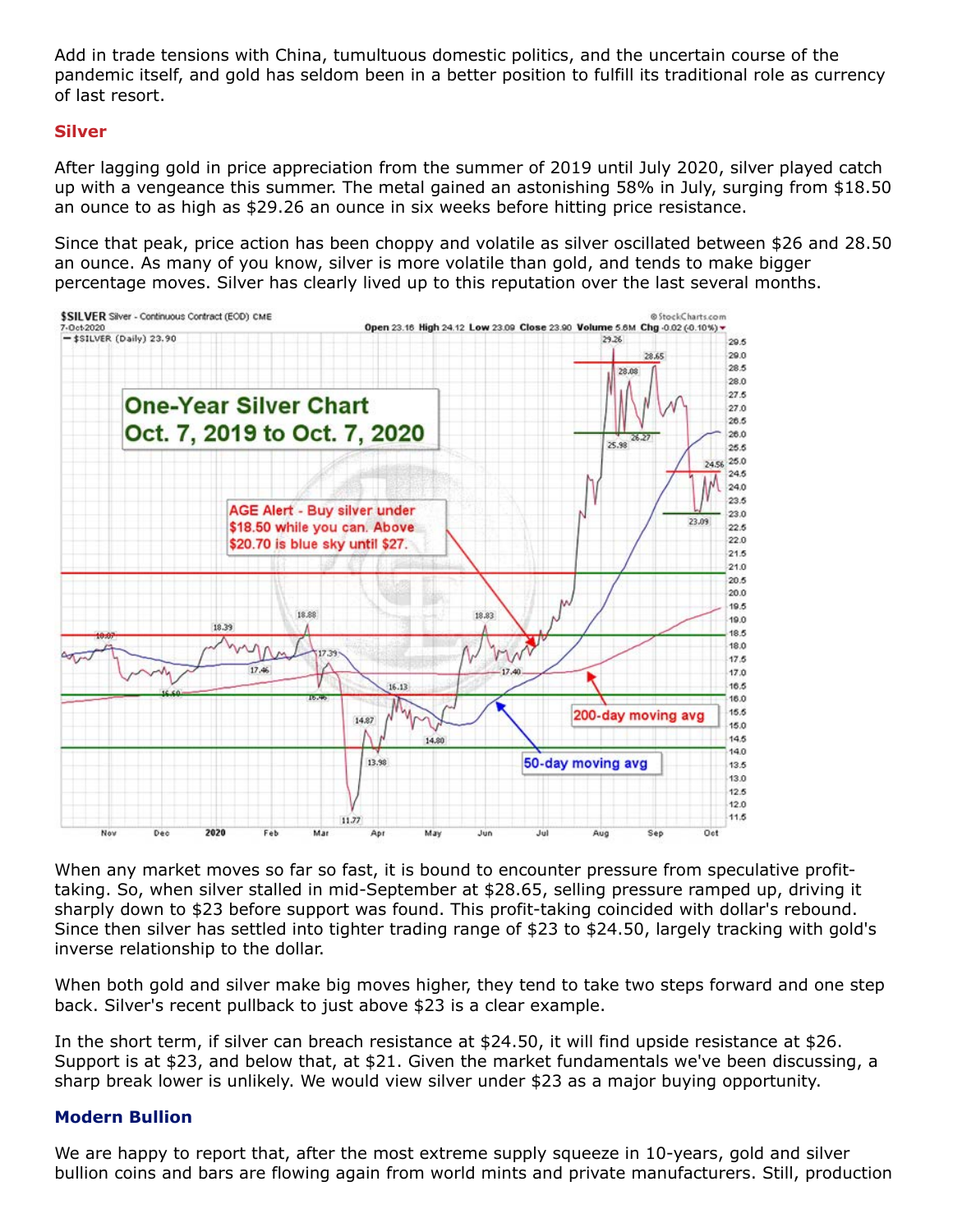at the various mints remains somewhat inhibited by COVID-19. Social distancing is difficult to achieve in these facilities, and supply lines can still be interrupted with no advance notice.

As a result, coins and bars are shipping immediately but premiums remain somewhat elevated. Premiums for gold bullion are 0.5% to 1% higher than pre-pandemic while premiums for silver are \$0.50 to \$3.00 per ounce higher than normal, depending upon the manufacturer.

Adding to the potential for disruption, the end of the production year is approaching, when mints will cease making 2020 coins and prepare for the 2021 issue. This transition can create a production hiccup of anywhere from two weeks to a month, depending upon the mint. If another demand surge occurs during the transition, premiums and delays could easily ramp up once again.

We highly recommend that you take advantage of today's lower gold and silver bullion prices and near-normal premiums to add to your positions. Remember, Chairman Powell said more stimulus is better than less stimulus. This means more money printed out of thin air, and debt that just keeps growing.

## **Pre-1933 US gold coins**

The surge in gold has lifted premiums on pre-1933 US gold coins from all-time lows back towards their 10-year moving averages. The double-play of rising intrinsic metal value and rising collector premiums has paid off handsomely for our customers. We actively placed as many classic, pre-1933 US \$20 and \$10 gold coins as we could over the last several years, expecting this outcome. Thank you to those who took our advice, and congratulations.

But there are still plenty of good values to be found in this sector. With the gold correction over the last six weeks, premiums have relaxed a bit in some areas. Supply lines have been somewhat refilled after being severely constrained in August due to demand completely overrunning existing market supplies of these vintage, limited availability coins.

For more speculative buyers we recommend  $$20$  Liberty MS64 and  $$10$  Indian MS64. These coins are far scarcer than most others overall and they are leading the numismatic market higher. This scarcity provides greater leverage to the market when demand is high. In fact, their premiums have been consistently expanding since March 2020 from all-time lows, and they still have plenty of room to rise.

A true sleeper today is the  $$10$  Liberty in MS65 grade. This is by far the scarcest of the gem-quality \$10 and \$20 gold coins. Why it is being overlooked in the current market is anyone's guess. This coin is a contrarian's dream today.

For more conservative buyers, we recommend  $$20$  Saint-Gaudens MS64 and  $$20$  Liberty MS62. These coins track more closely with the gold price, yet their scarcity gives them additional leverage that gold bullion cannot offer. Gold's price corrections over the past month have compressed their premiums again somewhat, making them two of the best values for bulk buyers in the current market.

AGE is the only company that regularly analyzes, updates, and publishes price and premium charts for pre-1933 US gold coins on the web. Our inhouse analyst and senior account manager, Matt Warden, has done a remarkable job of picking the best of the best values in pre-1933 US gold coins each month. We are all grateful for Matt's excellent work.

That's it for now. Please stay safe!

Sincerely,

Dana Samuelson President

P.S. -- AGE will once again be attending and participating in the annual New Orleans Investment Conference next week, only it will be virtual this year. If you want to see who will be presenting, and